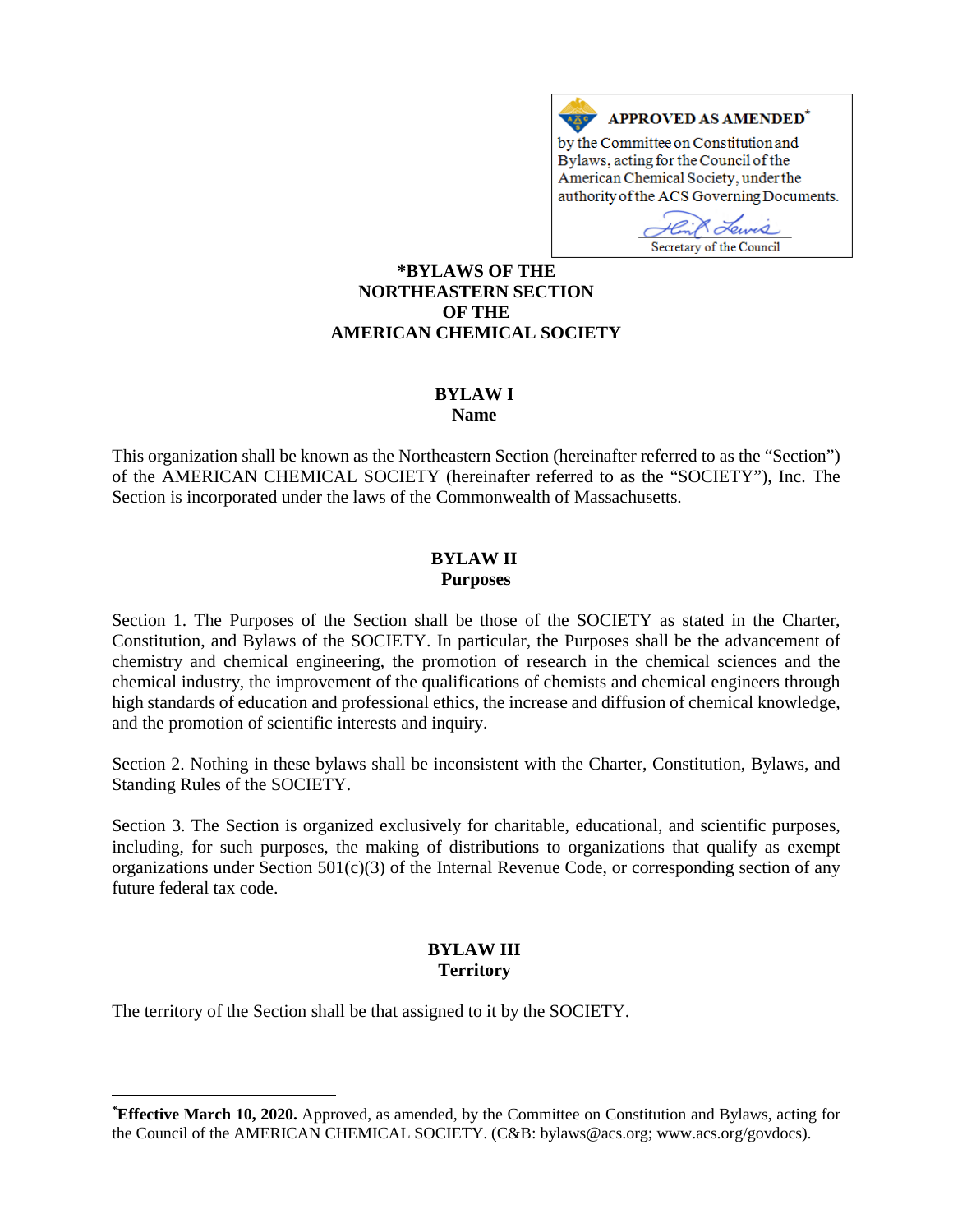# **BYLAW IV Members and Affiliates**

Section 1. The rolls of the Section shall include those MEMBERS and STUDENT MEMBERS (hereinafter collectively referred to as "members") and Society Affiliates of the SOCIETY residing within the territory of the Section provided that any exceptions to this rule shall be made in conformity with the Constitution, Bylaws, and Standing Rules of the SOCIETY.

Section 2. STUDENT MEMBERS shall be entitled to all privileges of membership except that of holding an elective position of the SOCIETY and of the Section. A STUDENT MEMBER may not serve as a Councilor, Alternate Councilor, or the Temporary Substitute Councilor, and may not hold an elective position of the Section as noted elsewhere in these bylaws. A STUDENT MEMBER may be appointed as a committee chair.

Section 3. The Section may have Local Section Affiliates as authorized in the Standing Rules of the SOCIETY. A Local Section Affiliate shall retain affiliate status only so long as payment is made of Local Section Affiliate dues of not less than two dollars (\$2.00) per annum. A Local Section Affiliate may not (1) hold an elective position, (2) vote for an elective position, (3) vote on Articles of Incorporation and bylaws, (4) vote for the Councilor(s) or Alternate Councilor(s), or (5) serve as a voting member of its Board. A Local Section Affiliate may be appointed as a committee chair.

Section 4. Society Affiliates may be assessed dues in the amount specified by the Board. A Society Affiliate may not (1) hold an elective position, (2) vote for an elective position, (3) vote on Articles of Incorporation and bylaws of the Section, (4) vote for the Councilor(s) or Alternate Councilor(s), or (5) serve as a voting member of its Board. A Society Affiliate may be appointed as a committee chair.

Section 5. Members and affiliates, which includes Society Affiliates and Local Section Affiliates, shall have such rights and privileges as accorded to them by the Bylaws and Standing Rules of the SOCIETY and these bylaws.

#### **BYLAW V Officers, Board of Directors, Board of Trustees, and Councilor(s)**

Section 1. The officers of the Section shall be MEMBERS of the SOCIETY and the Section and shall consist of the Chair, Chair-Elect, Secretary, and Treasurer. The Secretary and Treasurer positions may be held by the same person.

Section 2. The Board of Directors of the Section, (hereinafter referred to as the "Board") shall be the governing body of the Section and as such shall have full power to conduct, manage, and direct the business and affairs of the Section in accordance with the Constitution, Bylaws, and Standing Rules of the SOCIETY and these bylaws. The Board shall consist of the officers of the Section, the Immediate Past Chair, the Councilor(s), and Alternate Councilor(s), six Directors-at-Large, the members of the Board of Trustees, the chairs of the Standing Committees and chairs of the Special Committees, the Editor of the official publication of the Section, and the Archivist. The members of the Board shall be MEMBERS of the SOCIETY and the Section.

Section 3. The Chair and Chair-Elect shall serve for a term of one year beginning on January 1 or until their successors are elected. At the end of the Chair-Elect's term of office, the Chair-Elect shall succeed to the office of Chair. The Secretary and Treasurer shall serve for a term of two years beginning on January 1 or until their successors are elected; they shall be elected in alternate years, whenever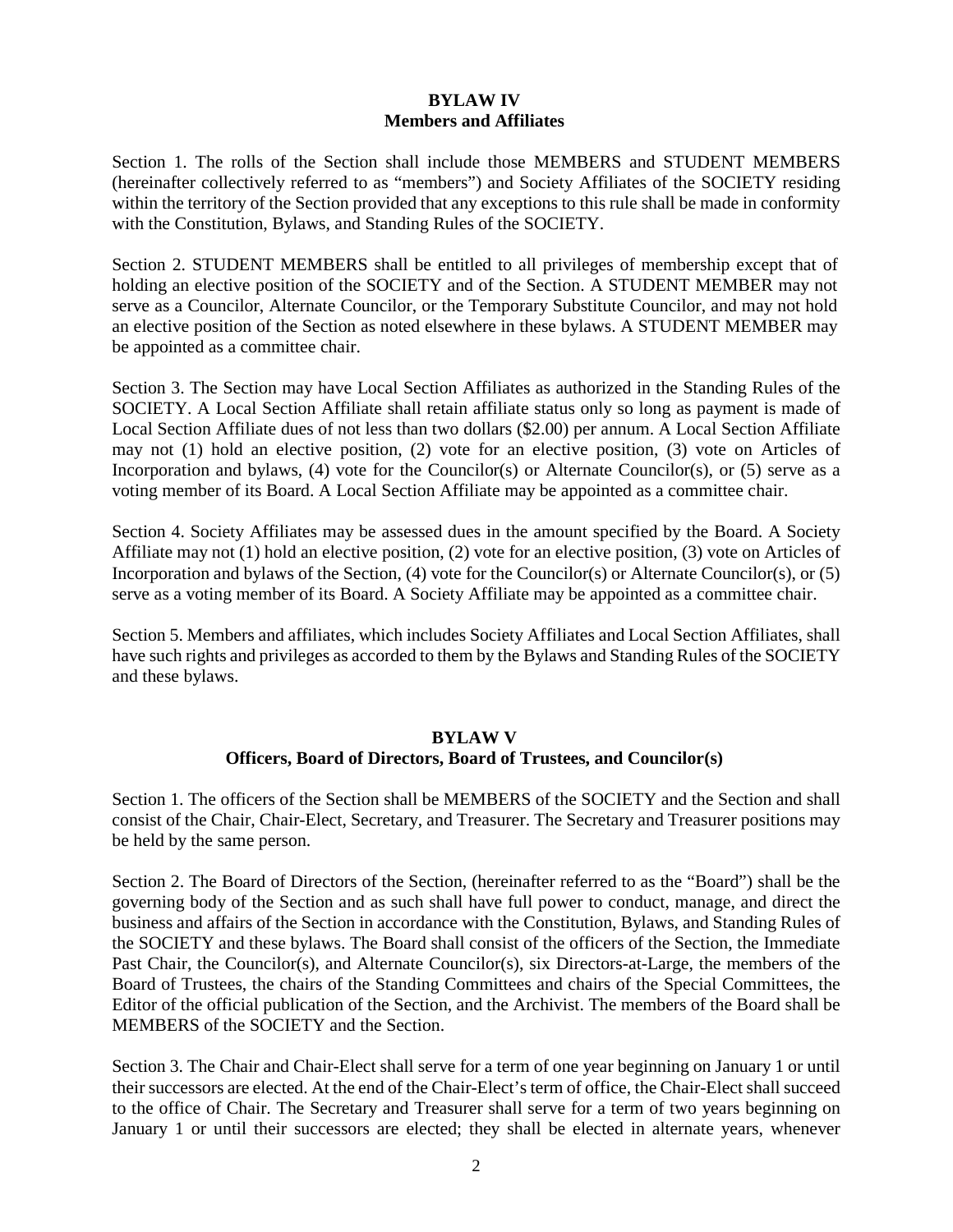possible, to provide for a rotation of terms. The Directors-at-Large and members of the Board of Trustees each shall serve for a term of three years beginning January 1 and shall be elected in separate years, whenever possible, to provide for a rotation of terms.] With the exception of the Chair and Chair-Elect, the incumbent of any position is eligible for reelection. The Chair is not eligible for election to another position until the end of their tem as Immediate Past Chair because that position is a voting member of the Board.

Section 4. The duties of the officers, the Directors-at-Large, and members of the Board of Trustees shall be such as usually pertain to their offices, together with those required by these bylaws and by the Bylaws and Standing Rules of the SOCIETY, and such other duties as may be assigned to them from time to time by the Board. The officers shall respond to inquiries and requests by the Board.

- a. The duties of the Chair shall be to preside at meetings of the Board; to carry into effect the decisions and recommendations of the Board, to preside at meetings of the Section to conduct governance business, to appoint, with the approval of the Board, all committee chairs and committee members except as stated elsewhere in these bylaws, and to carry out the duties required by the Standing Rules of the SOCIETY.
- b. The duties of the Chair-Elect shall be to assist the Chair with the direction and management of the Section. In the absence of the Chair, the duties of the office shall devolve upon the Chair-Elect. The Chair-Elect shall also serve as the Program Chair.
- c. The duties of the Secretary shall be to keep a record of the minutes of the meetings of the Section and of the Board, to maintain a list of members and affiliates, to send to members and affiliates such notices as the business of the Section may require, to submit a report to the Section at its annual meeting, and to carry out the duties required by the Bylaws and Standing Rules of the SOCIETY and elsewhere in these bylaws. The Secretary shall preside over meetings in the absence of both the Chair and Chair-Elect. In the absence of the Chair, the Chair-Elect, and the Secretary, the Board shall appoint a presiding officer pro tempore.
- d. With the exception of the trust funds, the Treasurer shall have charge of the funds of the Section, keep an accurate record of all receipts and disbursements; any exceptional requests shall be immediately reported to the Board. The Treasurer shall make an annual report at the annual meeting of the Board and shall present interim reports at each meeting of the Board.
- e. Expenditures of money to be paid by the Section shall be in accord with appropriations made by the Board in the annual budget or an amended budget previously approved by the Board. Bills submitted to the Treasurer for payment shall bear the written approval of that officer of the Section or that chair responsible for the expenditure. Unless approved by the Board, the Treasurer shall pay no bill exceeding the amount allotted in the approved budget.
- f. The Treasurer shall be bonded and shall render an account of all transactions and of the financial condition of the Section to the Board at times set by the Board and shall submit such reports as are required by the Standing Rules of the SOCIETY. Expenditures shall be subject to the approval of the Board.
- g. The duties of the Directors-at-Large shall include bringing before the Board such items of concern to members of the Section that have been brought to their attention, as well as any duties assigned by the Board.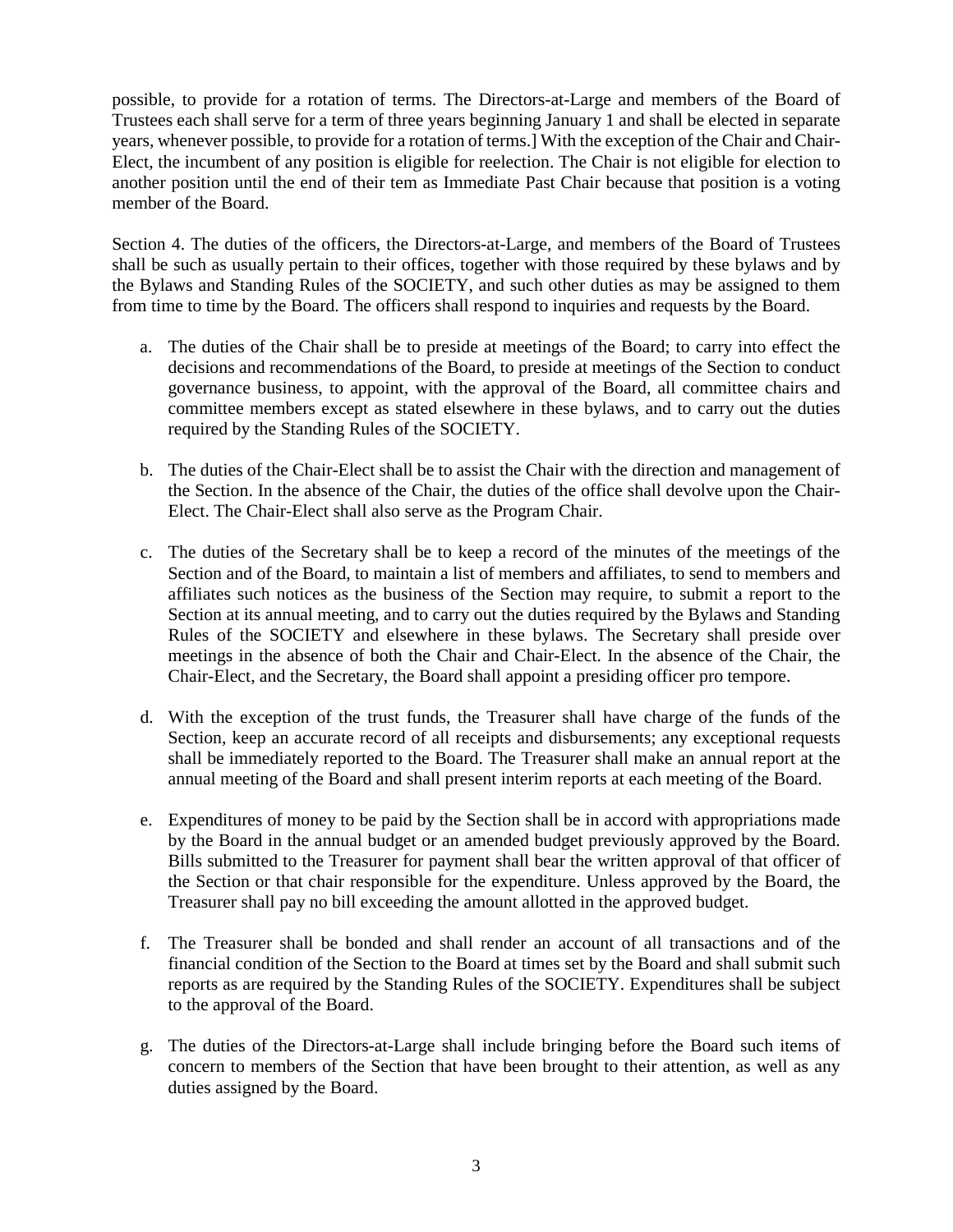### Section 5. Board of Trustees (elected)

- a. The Board of Trustees shall consist of three elected MEMBERS and shall be responsible to the Board.
- b. The Board of Trustees shall have custody of and administer the Permanent Trust Fund, the Richards Fund, the Norris Award Fund, the Publications Trust Fund, and any other special funds that may be established by the Board of Trustees.
- c. The Board of Trustees shall make a financial report of each fund at the annual business meeting of the Board and at any other meeting when so requested in advance by the presiding officer of the Board.
- d. The Board of Trustees shall be allowed such sums of money to carry on its activities as may be recommended by the Budget Committee and approved and appropriated by the Board.
- e. The Board of Trustees shall make rules for its business procedure and shall elect one of its members as Treasurer of the Board of Trustees. All financial matters of the Board of Trustees, such as the buying and the selling of securities and banking shall have the approval of at least two members of the Board of Trustees. Two members of the Board of Trustees shall approve all disbursements, and double supervision (dual control) of any and all safety deposit boxes shall be maintained.
- f. Vacancies on the Board of Trustees shall be filled as provided elsewhere in these bylaws.
- g. In the event of the inability of the Section to elect a member of the Board of Trustees, as provided elsewhere in these bylaws, the appointment shall be made by a Massachusetts Court having jurisdiction. Such appointment shall not otherwise affect the operation or validity of these bylaws.

#### Section 6. Vacancies

- a. In the event of a vacancy in the office of Chair, the Chair-Elect shall assume the duties of Chair for the remainder of the term. In such case, the Chair-Elect moving into the position of Chair shall also hold that position during the normal term as Chair as part of the leadership transition.
- b. All other vacancies, except for Councilor(s) and Alternate Councilor(s), shall be filled by majority vote of the Board through interim appointment for the period up to the next annual election. At that time, the procedures for election as outlined in the bylaws of the Section shall be followed.
- c. An interim appointee to the vacated office of Chair-Elect shall not automatically succeed to the office of Chair. At the next election, both a Chair and a Chair-Elect shall be elected.

Section 7. Councilor(s), Alternate Councilor(s), and Temporary Substitute Councilor

a. The Section shall have Councilor(s) and Alternate Councilor(s) as provided in the Constitution, Bylaws, and Standing Rules of the SOCIETY. The Section's Councilor(s) and Alternate Councilor(s) shall carry out those duties assigned to them by the Bylaws, and Standing Rules of the SOCIETY. In particular, the Councilor(s) (or Alternate Councilor(s) or Temporary Substitute Councilor if so designated to serve in place of the Councilor for a particular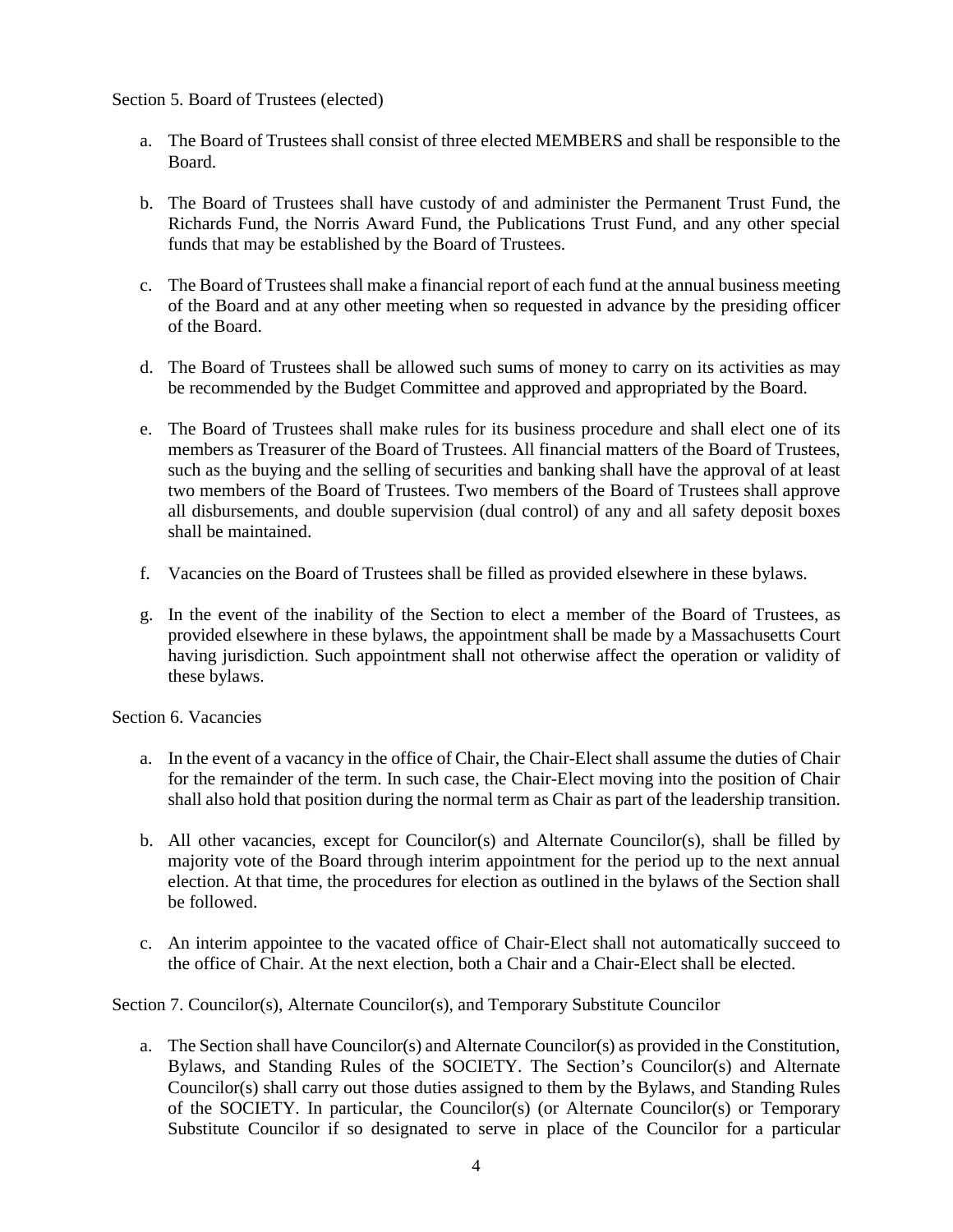meeting), shall attend meetings of the Council of the SOCIETY and represent the Section at such meetings.

- b. Councilor(s) and Alternate Councilor(s) shall be elected by ballot from among the MEMBERS for three-year terms beginning January 1. Reelection is permissible. Councilor(s) shall be elected in separate years, whenever possible, to provide for a rotation of terms in accordance with the Standing Rules of the SOCIETY. A partial term of one or two years shall be used whenever necessary to establish or to restore rotation of three-year terms provided that the Councilor or Alternate Councilor agree to the partial term before the election.
- c. In the event that a Councilor is unable to attend a specified meeting of the Council of the SOCIETY, the Chair of the Section shall appoint one of the Alternate Councilor(s) to serve as Councilor at the specified meeting. Such appointment of an Alternate Councilor shall be for only one meeting.
- d. If every Councilor and Alternate Councilor of the Section will be absent from a Council meeting, thus leaving the Section without representation at such meeting, the Board may designate one MEMBER of the Section as a Temporary Substitute Councilor in accordance with the Standing Rules of the SOCIETY.
- e. The Board shall designate one or more Councilor(s) to be disqualified under provisions of the SOCIETY's Standing Rules for reallocation of Councilor(s) among the Sections.
- f. Any vacancy in the position of Councilor or Alternate Councilor shall be filled for the remainder of the unexpired term at the time of the next annual election. The vacancy may be filled until the next annual election by appointment by the Board.

## **BYLAW VI Manner of Election**

Section 1. The election of officers, the Director(s)-at-Large, the member(s) of the Board of Trustees, the Awards Committee, the Theodore William Richards Medal Committee, the James Flack Norris Award Committee, the Henry A. Hill Award Committee, the Gustavus John Esselen Award Committee, the Phyllis A. Brauner Memorial Lecture Committee, the Arno Heyn Memorial Committee., and the Nominations Committee, as noted elsewhere in these bylaws, shall be conducted either by a ballot distributed to the members of the Section in accordance with the Bylaws and Standing Rules of the SOCIETY and these bylaws, or at a regular meeting of the Section provided there is a quorum present as described elsewhere in these bylaws. Councilor(s) and Alternate Councilor(s) shall be elected by a ballot distributed to all members of the Section. Local Section Affiliates and Society Affiliates may not vote for any elective position(s) of the Section.

Section 2. In February of each year, the Nomination Committee shall report to the membership its nominations for each office to be filled. Prior to March 31, any member or affiliate of the Section may, in writing or from the floor at a meeting to conduct governance business, nominate additional candidates for office, provided that the candidates are MEMBERS of the Section, if the nomination is seconded by another member or affiliate. Nominations so made shall be equally valid as those from the Nomination Committee. All candidates nominated shall have indicated willingness to serve if elected.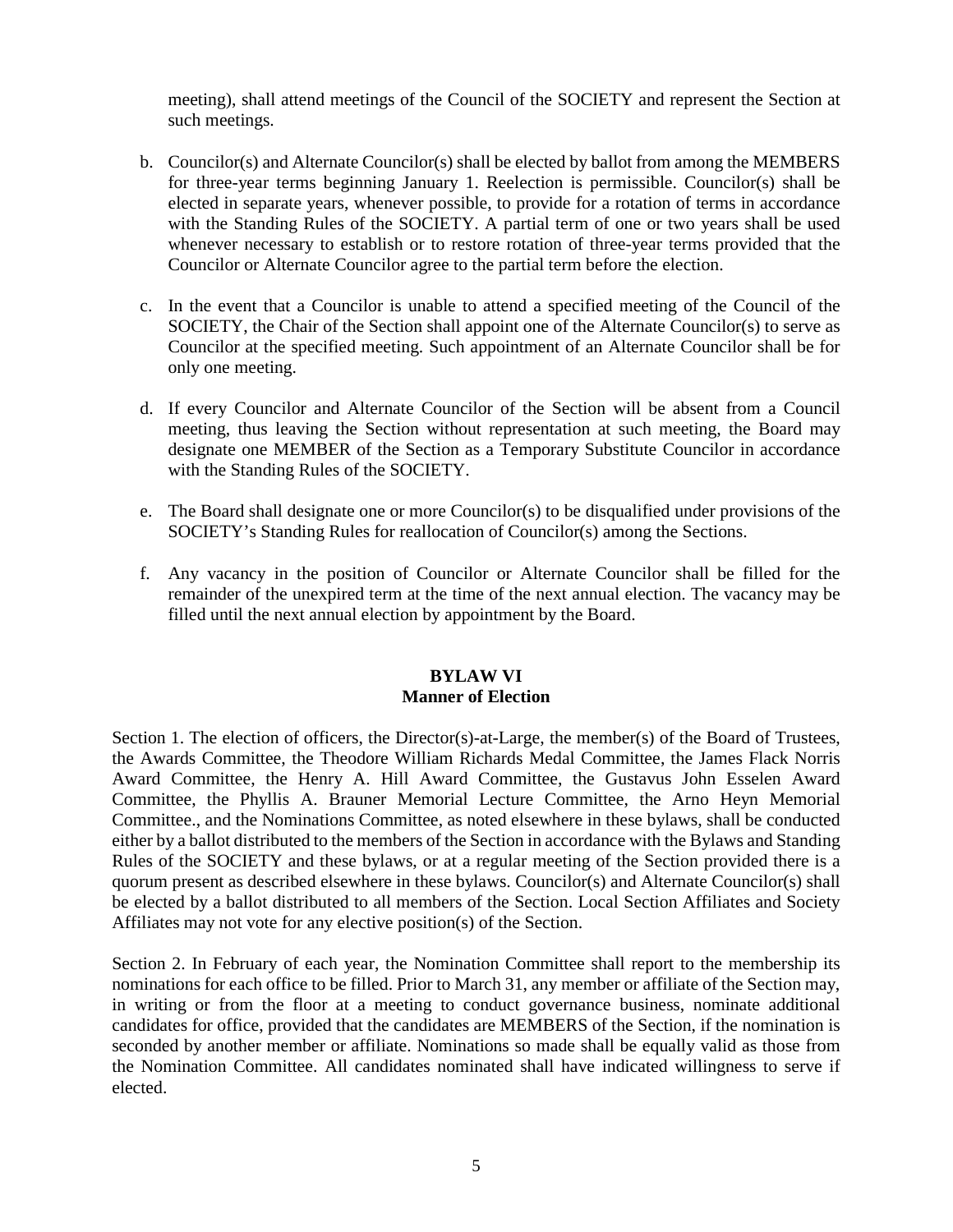Section 3. When a ballot is used, the candidates for each office and for Councilor(s)/Alternate Councilor(s) shall be listed in an order to be selected by lot on a ballot to be distributed by May 1, only to members as noted elsewhere in these bylaws. The ballot shall provide for a write-in candidate for each position to be filled. A paper ballot shall be provided to any eligible voter who requests it.

Section 4. The ballots shall be tabulated and validated not later than June 15. Except as noted below, the candidate for each position receiving the largest number of votes shall be declared elected. The Board may decide that for Councilor(s), the candidate(s) who receive the largest number of votes shall be declared elected as Councilor(s); the candidate(s) who receive the next largest number of votes shall be declared elected as Alternate Councilor(s), except as noted below. In case of a tie vote for any position, the Board, by ballot, shall elect from among the candidates who share the tie vote; the candidate receiving the largest number of votes shall be declared elected, except that for a tie vote for a Councilor, the person not elected by the Board shall be declared an Alternate Councilor.

Section 5. The results shall be announced by the Section Chair or his or her designee as soon as possible after the election and published in the Section's newsletter or on the Section's website soon thereafter. The results shall be certified to the Chief Executive Officer of the SOCIETY not later than December 1.

Section 6. In accordance with the SOCIETY's Standing Rules, balloting procedures should ensure fair balloting that is open to all eligible members, protection against fraudulent balloting, and the timely reporting and archiving of balloting results.

# **BYLAW VII Recall of Elected Officials**

Section 1. The elected officials of the Section (officers and elected Board members, except not Councilor(s) and Alternate Councilor(s)) are subject to recall for neglect of duties or conduct injurious to the SOCIETY. Recall procedures are not applicable to Councilor(s) and Alternate Councilor(s).

Section 2. The recall of an official shall be initiated when a signed petition, indicating in writing the specific charges and reasonable substantiating evidence, is submitted to the Chair from at least five members of the Section. In the event the Chair is the official in question, the Chair-Elect shall receive the petition and shall assume the duties of the Chair with respect to this issue until the issue is resolved.

Section 3. The Chair shall, without delay, determine that the petitioners are aware of the gravity of their actions and the procedures to be followed. The Chair shall seek an alternate resolution to the problem and a withdrawal of the petition at this time. In the absence of a resolution to the problem, the Chair shall notify the members of the Board and call a special meeting within thirty days.

- a. The Board shall promptly continue the recall process or dismiss the petition as ill-founded or find an alternative solution to the problem. The Chair shall promptly inform the petitioners and the official of the decision of the Board. If no contact with the official can be made after a reasonable effort, the Board may remove the official in question with a two-thirds (2/3) vote of the remaining members.
- b. If the proceedings continue:
	- (1) The Chair shall assign the duties of the official to another qualified member or MEMBER of the Section, as required elsewhere in these bylaws, until the issue is resolved.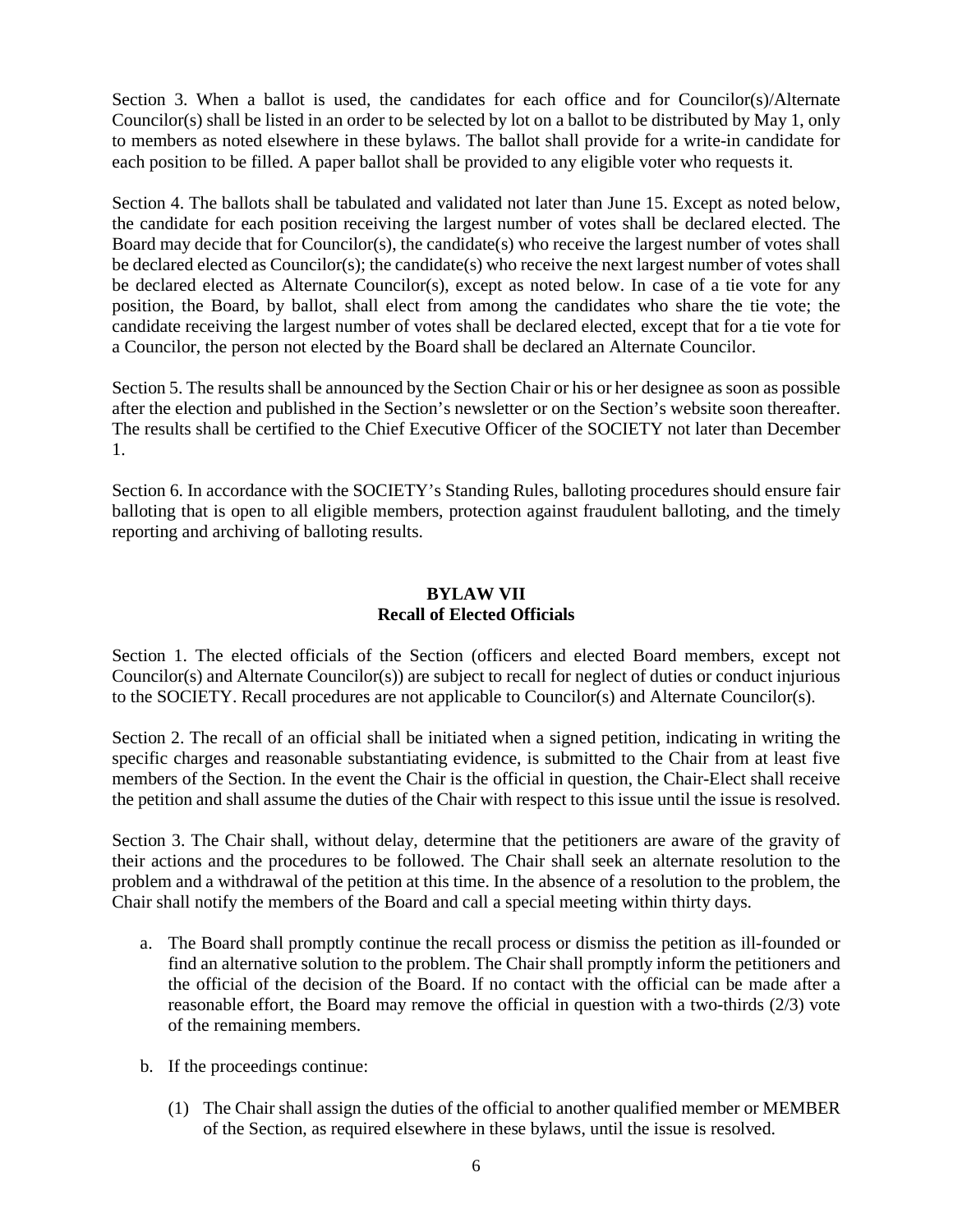- (2) The official shall be offered an opportunity to answer the allegations in the petition before the Board. A certified letter shall be sent to the last known address on the official SOCIETY membership roll. Upon notification, the official shall have thirty days to make a written response to the allegations.
- (3) The Board shall decide whether or not to proceed after studying the official's response. The Chair shall inform the official and the petitioners of the decision of the Board. If the Board decides that the proceedings shall continue, the official shall choose one of the following options:
	- (a) The official may resign.
	- (b) The official may request a recall vote. Section members shall be informed, through brief written statements prepared by the Board and the official, of the issues involved with the recall vote. Both statements shall be distributed to the members with the ballot. A paper ballot shall be provided to any member who requests it. At least twothirds  $(2/3)$  of votes cast shall be required for the official to be removed from office. The membership shall be informed of the results of the recall vote.
	- (c) The official may request a hearing and a recall vote by the remaining members of the Board. At least a two-thirds (2/3) vote of the remaining members of the Board shall be required to recall the official.
	- (d) The official may choose not to respond and thus forfeit the position.

Section 4. The vacancy provisions of these bylaws shall be used to fill a vacancy caused by a recall process. The Chief Executive Officer of the SOCIETY shall be informed of the recall and the filling of the vacancy.

#### **BYLAW VIII Committees**

Section 1. The Board shall establish Special Committees as necessary for the proper operation of the Section. All committee members shall be members and/or affiliates of the SOCIETY and the Section. The Chair of the Section shall be a voting member, ex officio, of all Special Committees.

Section 2. The Section shall have the following Standing Committees: the Awards Committee, the Budget Committee, the Bylaws Committee, the Chemical Education Committee, the Membership Committee, the Nomination Committee, the Professional Relations Committee, the Publications Committee, the Public Relations Committee, the Theodore William Richards Medal Committee, the James Flack Norris Award Committee, the Henry A. Hill Award Committee, the Gustavus John Esselen Award Committee, the Phyllis A. Brauner Memorial Lecture Committee, and the Arno Heyn Memorial Committee. The chairs and members of the following committees shall be elected, as provided elsewhere in these bylaws: Nomination Committee, the Theodore William Richards Medal Committee, the James Flack Norris Award Committee, and the Gustavus John Esselen Award Committee. The chairs of these committees shall be MEMBERS of the Section. The members of these and other committees shall be members of the Section. Except as provided elsewhere in these bylaws, the chairs and members of these and other committees shall be appointed by the Chair of the Section, subject to approval by the Board, during the month of January. The Chair of the Section shall be a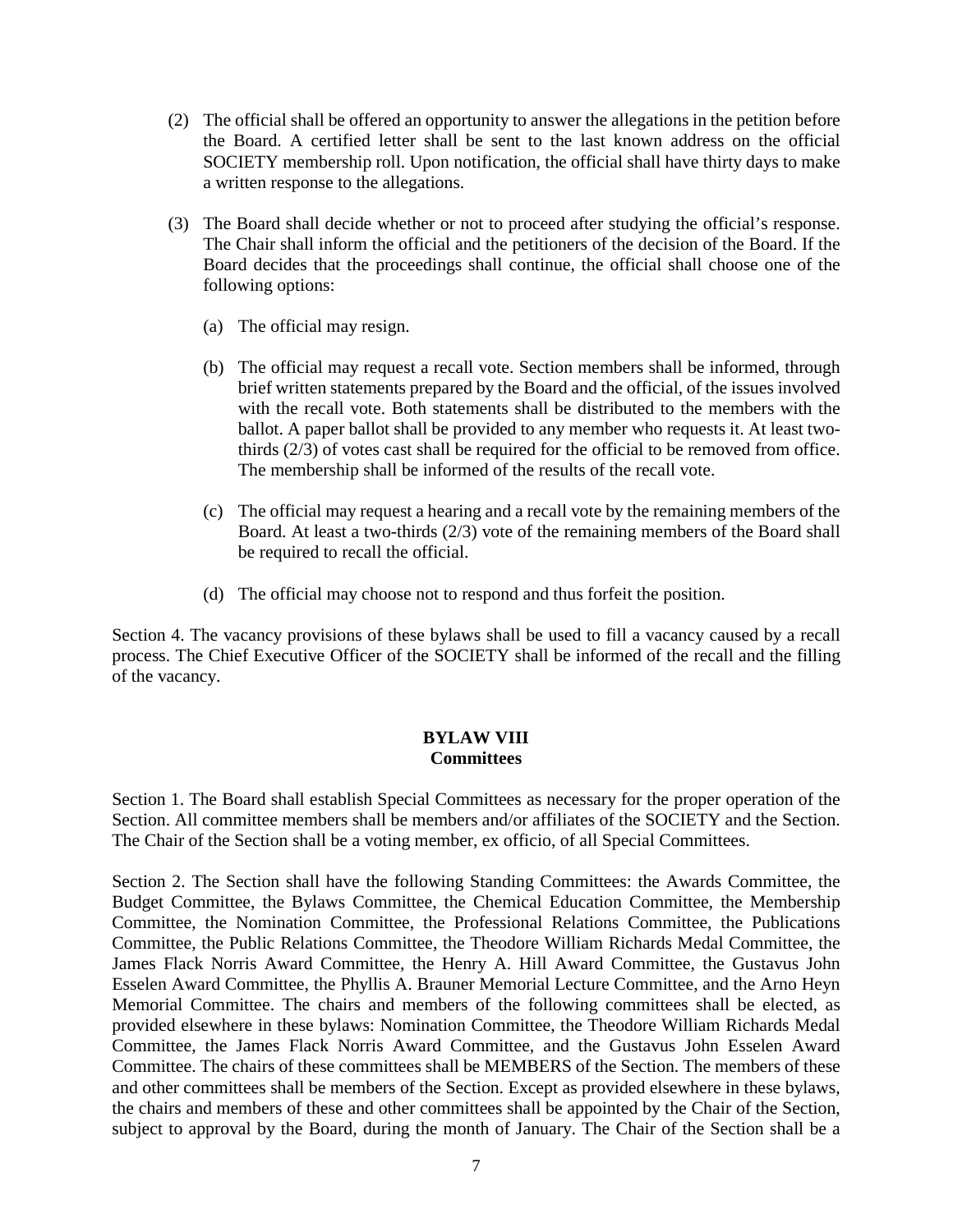voting member, ex officio, of all Standing Committees, except for the Nomination Committee, as described elsewhere in these bylaws.

Section 3. Awards Committee

It shall be the duty of the Awards Committee to nominate appropriate members of the Section for any awards or recognitions administered by the SOCIETY, by Divisions of the SOCIETY, or by other organizations, and, when so requested by the Board, to select recipients of Henry A. Hill Awards, Lectureships or Fellowships.

Section 4. Publications Committee

- a. The Publications Committee shall consist of up to five members, one or two members to be appointed each year for a term of three years, the appointments to be made as provided in these bylaws.
- b. The officers of the Section or members of any other committee charged with publicity or publications of the Section shall not be eligible for membership on the Publications Committee.
- c. The Publications Committee shall have charge of all publications issued by the Section and the website of the Section.
- d. The Publications Committee shall be allowed such sums of money to carry on its activities as may be recommended by the Budget Committee and approved and appropriated by the Board.

Section 5. Budget Committee

The Budget Committee shall consist of five MEMBERS of the Section. The Treasurer of the Section shall be the Chair of the Budget Committee. The remaining members shall be members of the Board and shall be appointed by the Chair of the Section at the beginning of the fiscal year. The committee shall obtain an estimate of money requested from each officer or member of the Board or standing committee(s), or other member(s) contemplating a need for Section funds. The committee shall then prepare a budget for the ensuing year that shall be submitted to and acted upon by the Board at its February meeting.

#### Section 6. Bylaws Committee

The Bylaws Committee shall ensure that any proposed amendment(s) are unambiguous and made in accordance with these bylaws as mentioned below.

#### Section 7. Chemical Education Committee

It shall be the responsibility of the Chemical Education Committee to consider means whereby the teaching of chemistry may be improved; to consider how the interests of students in chemistry as a profession may be increased; and to sponsor efforts by which such improvement may be accomplished.

#### Section 8. Membership Committee

The Membership Committee shall endeavor to increase and retain the membership of the Section.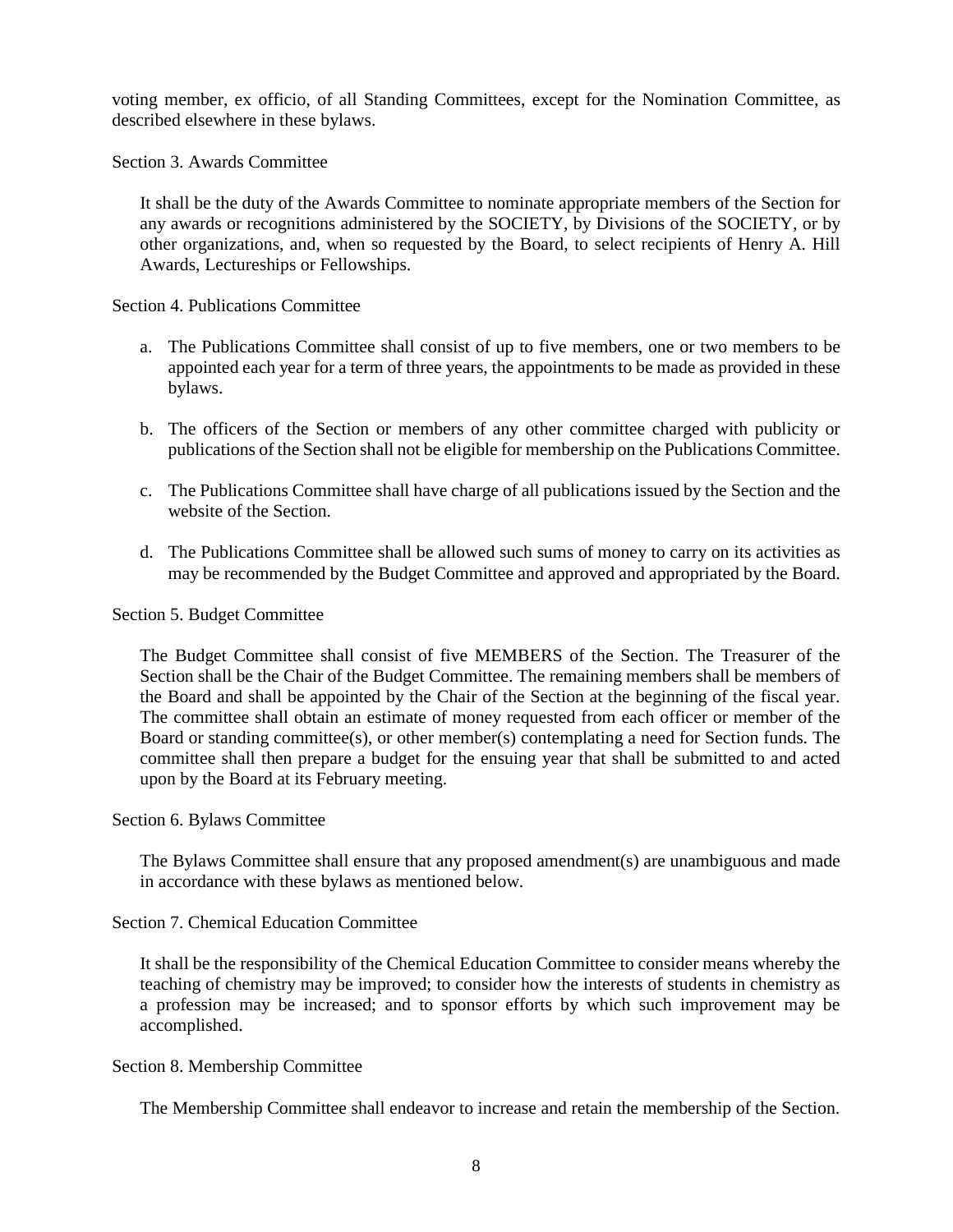#### Section 9. Nomination Committee (elected)

The Nomination Committee shall consist of five MEMBERS of the Section as follows:

- a. One member of the committee shall be the Immediate Past Chair, who shall act as Chair of the Nomination Committee, unless such a person is not able to serve. In such an event, the Chair of the Nomination Committee shall be appointed by the Chair of the Board not later than the April meeting of the Section.
- b. Two members of the committee shall be appointed by a majority of the Board at a regular meeting of the Board, not later than the April meeting, from a slate of MEMBERS prepared by the current Nomination Committee. In the case of a tie vote, the presiding officer shall cast the deciding vote.
- c. Two members of the committee shall be elected for a term of one year by the members of the Section from a slate of not less than four MEMBERS of the Section as provided elsewhere in these bylaws.
- d. Except for the Chair of this committee, who is the Immediate Past Chair of the Section, no member of the Nomination Committee may be nominated by this committee to serve in an elective position of the Section, except that members may be elected to serve on any of the committees that have elected members as noted elsewhere in these bylaws.

Section 10. Professional Relations Committee

- a. It shall be the responsibility of the Professional Relations Committee to make recommendations to the Board concerning matters about the professional relations and professional status of the membership of the Section.
- b. It also shall be the responsibility of the Professional Relations Committee to organize and administer programs for helping the members of the Section to increase their levels of professional attainment.

Section 11. Public Relations Committee

It shall be the responsibility of the Public Relations Committee to increase public awareness of the activities of the Section and public appreciation for chemistry and its contributions to society.

Section 12. Theodore William Richards Medal Committee (elected)

- a. It shall be the responsibility of the Theodore William Richards Medal Committee to select and coordinate all aspects of the Theodore William Richards Medal, which recognizes conspicuous achievement in chemistry.
- b. The committee shall consist of seven members: four members shall be MEMBERS of the Section who are elected by the Section members; two members shall be MEMBERS of the SOCIETY who are not members of the Section; and the Editor of the *Journal of the American Chemical Society* shall be the seventh member. If the Editor cannot serve, either the Editor or the Board shall designate an alternate member, who shall be a MEMBER of the Section.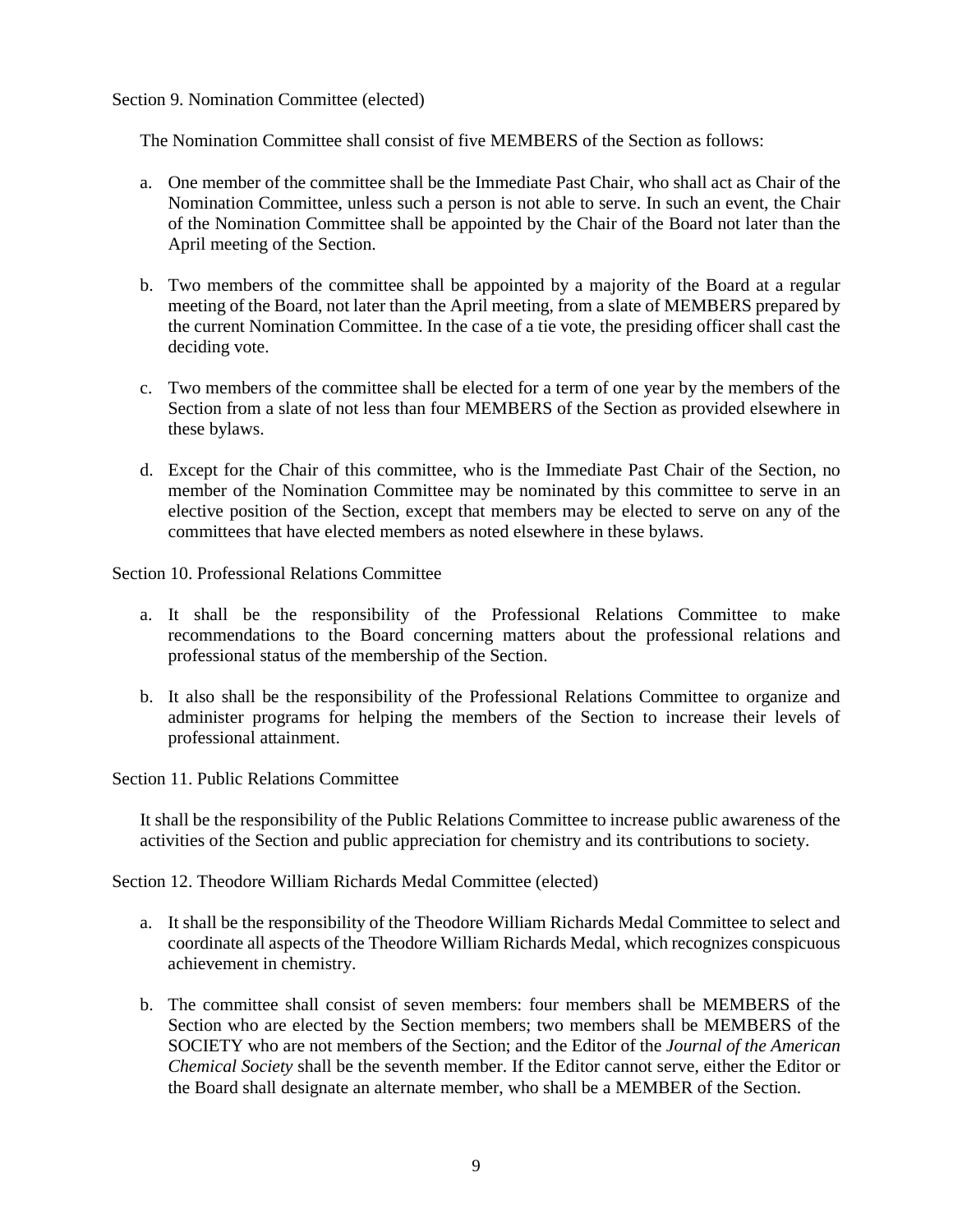- c. Each elected member of this committee shall serve for four years and shall be eligible for reelection. Two members who are MEMBERS of the Section shall be elected every second year by the Section from a list of four candidates submitted by the Nomination Committee. The Theodore William Richards Medal Committee may recommend candidates to the Nomination Committee. The two MEMBERS who are not members of the Section shall be elected by the other five members.
- d. Any vacancy on the committee shall be filled by majority vote of the other members of the committee, with the approval of the Board, but only to complete the unexpired term.
- e. The committee shall make rules for its operating procedures.
- f. The committee shall have full power to select the recipient and its choice shall be final.
- g. The committee shall ordinarily report in writing to the Board at its February meeting, but in any case not less than six weeks before the medal is to be awarded, the name of the recipient and a brief statement of the recipient's conspicuous achievement in chemistry, together with an estimate of the amount of money needed to make the award. The Board shall consider the estimate of cost and shall authorize the payment of the amount of money it considers necessary for the awarding of the medal, but shall not be committed to the payment of a sum larger than the money then available in the income account of the Theodore William Richards Fund.
- h. In addition to a gold medal and a silver duplicate medal, the recipient may be given a sum of money at least sufficient to cover the recipient's personal expenses in attending the meeting.
- i. The medal shall be awarded once every two years, except under unusual conditions.
- j. The recipient shall appear in person to receive the medal and deliver an address or read a paper about the work for which the medal is awarded. On recommendation of the committee and vote of the Board, the requirements set forth in this section may be waived.
- k. Any money in the account of the Theodore William Richards Fund not required for awarding of the medal shall be available to the Board for perpetuating the memory of Theodore William Richards in accordance with the provisions of these bylaws. Any other award made shall be at the discretion of the Awards Committee and subject to approval of the Board.

# Section 13. James Flack Norris Award Committee (elected)

- a. It shall be the responsibility of the James Flack Norris Award Committee to select and coordinate all aspects of the James Flack Norris Award, which recognizes the recipient with outstanding achievement in the teaching of chemistry, as distinguished from research, when demonstrated at college or secondary school levels.
- b. Each such award shall comprise both a sum of money and a scroll suitably inscribed with an appropriate citation. Ordinarily, it shall be awarded each year.
- c. The James Flack Norris Award Committee shall consist of seven members: four members shall be MEMBERS of the Section who are elected by the Section members as noted below; two members shall be MEMBERS of the SOCIETY who are not members of the Section; and the *Editor of the Journal of Chemical Education* shall be the seventh member; if the Editor cannot serve, the Editor or this award committee shall designate an alternate.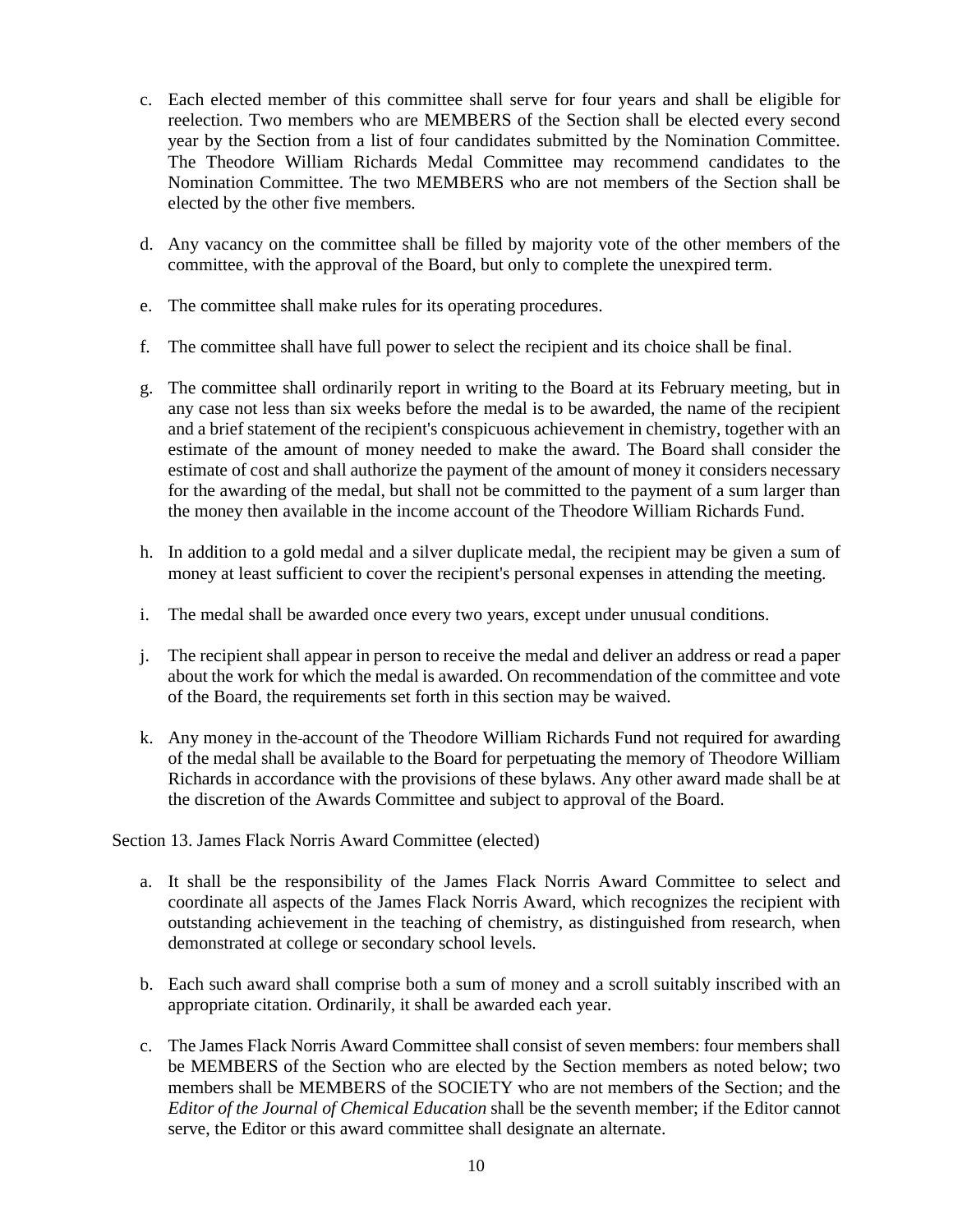- d. The term of each member of the committee who are MEMBERS of the Section, except the seventh member as described above, shall be four years; a member may be re-elected to serve a maximum of two consecutive terms. Two members shall be elected every other year, alternating with the election of Richards Medal Committee members, from a list of four candidates submitted by the Nomination Committee. The Norris Award Committee may recommend candidates to the Nomination Committee. The two committee members who are not members of the Section shall be elected by majority vote of the other five members.
- e. Any vacancy on the committee shall be filled by the other members of the committee with the approval of the Board, but only to complete the unexpired term.
- f. The committee shall make rules for its operating procedures.
- g. The committee shall have full power to select the recipient and its choice shall be final.
- h. The committee shall ordinarily report in writing to the Board, not less than six weeks before the award is to be made, the name of the award recipient and a brief statement of the recipient's outstanding achievements in the teaching of chemistry together with an estimate of the amount of money needed to make the award. The Board shall authorize the payment of the amount of money it considers appropriate for the award and necessary for the arrangements for the award but shall not commit for payment a sum larger than the money then available in the account of the Norris Award Fund.
- i. Ordinarily the recipient shall appear in person to receive the award and deliver an address. The Norris Award Committee may, under unusual circumstances, waive this requirement.

Section 14. The Henry A. Hill Award Committee

- a. It shall be the responsibility of The Henry A. Hill Award Committee to coordinate all aspects of The Henry A. Hill Award, which recognizes outstanding service to the Section and shall be awarded annually to a member, to a former member, or in memory of a deceased member or former member of the Section who has made outstanding contributions to the programs and activities of the Section.
- b. Each award shall comprise a plaque suitably engraved with an appropriate citation. It shall be awarded annually at a regular meeting of the Section unless otherwise specified by the Board.
- c. The Section, in accordance with this document and other Section documents, shall from time to time award The Henry A. Hill Lectureship and Fellowship.
- d. Both the awards and the Lectureship and Fellowship shall be administered by The Henry A. Hill Award Committee, comprised of the Awards Committee of the Section.
- e. The committee shall make appropriate rules for the conduct of the awards and the Lectureship and Fellowship, subject to the approval of the Board.
- f. The committee shall have full power to choose the award recipient, the Henry A. Hill Lecturer, or the Henry A. Hill Fellow, and its choices shall be final.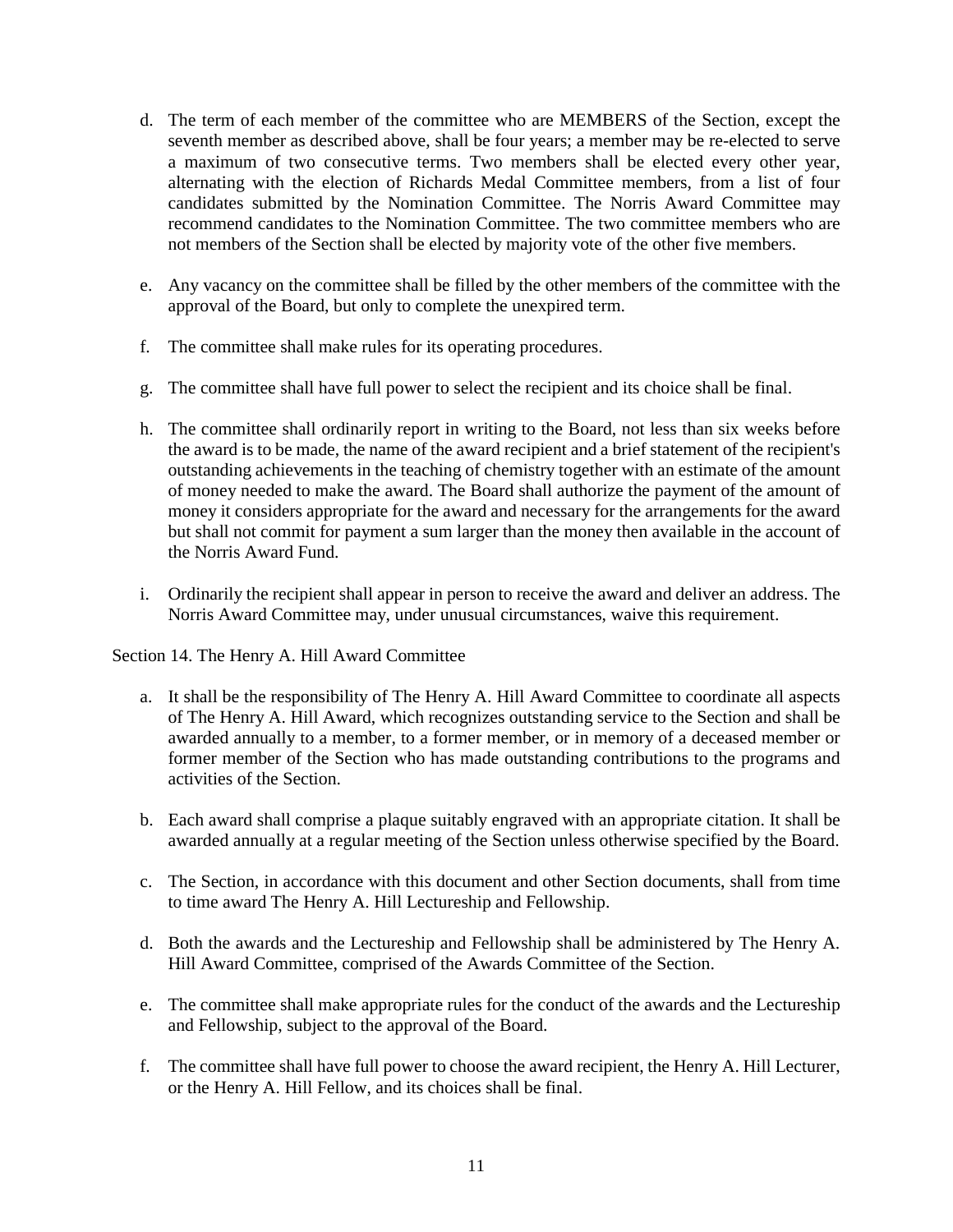### Section 15. Gustavus John Esselen Award Committee (elected)

- a. It shall be the responsibility of the Gustavus John Esselen Award Committee to coordinate all aspects of the Gustavus John Esselen Award, which recognizes and rewards a chemist whose scientific and technical work has contributed to the public well-being and has thereby communicated positive values of the chemical profession. The significance of this work shall have become apparent within the five years preceding nomination for this award. The awardee shall be a living resident of the United States or Canada at the time of nomination.
- b. Each such award shall comprise both a sum of money and a medal engrossed to commemorate the citation.
- c. The committee shall consist of seven members, four of whom shall be MEMBERS of the Section who are elected by the Section members as noted below; one member shall be a MEMBER of the SOCIETY but not a member of the Section and shall be selected by the President of the SOCIETY; one member shall be selected by the President of the National Academy of Sciences; and the Editor of *Chemical & Engineering News* shall be the seventh member, ex officio.
- d. The term of each elected member of the committee shall be four years, and an elected member may serve no more than two, four-year terms. The term of each of the two appointed members shall be one year with reappointment by the President of the SOCIETY one year and reappointment by the President of the National Academy of Sciences the following year.
- e. Of the elected four committee members, two shall be elected by the members of the Section every other year, if possible, from a list of four candidates submitted by the Nomination Committee. The Gustavus John Esselen Award Committee may recommend candidates to the Nomination Committee. The two candidates receiving the largest vote shall be declared elected.
- f. The committee shall select its own chair and make rules for this procedure.
- g. The committee shall have full power to choose the recipient of the award, and its choice shall be final.
- h. The committee shall report in writing to the Board, not less than six weeks before the award is to be made, the name of the award recipient and a brief statement of the recipient's outstanding achievements, together with an estimate of the amount of money needed to make the award. The Board shall authorize the payment of the amount of money it considers appropriate for the award and necessary for the arrangements for the award but shall not commit for payment a sum larger than the money available in the income account of the Gustavus John Esselen Award Committee Fund.

Section 16. Phyllis A. Brauner Memorial Lecture Committee

- a. It shall be the duty of the Phyllis A. Brauner Memorial Committee to honor appropriately the memory of Phyllis A. Brauner with scientific presentations and other activities designed to reach the public of all ages with positive messages about chemistry.
- b. The Phyllis A. Brauner Memorial Book Award shall be awarded annually to an undergraduate student majoring in chemistry in a four-year college located within the territory of the Section.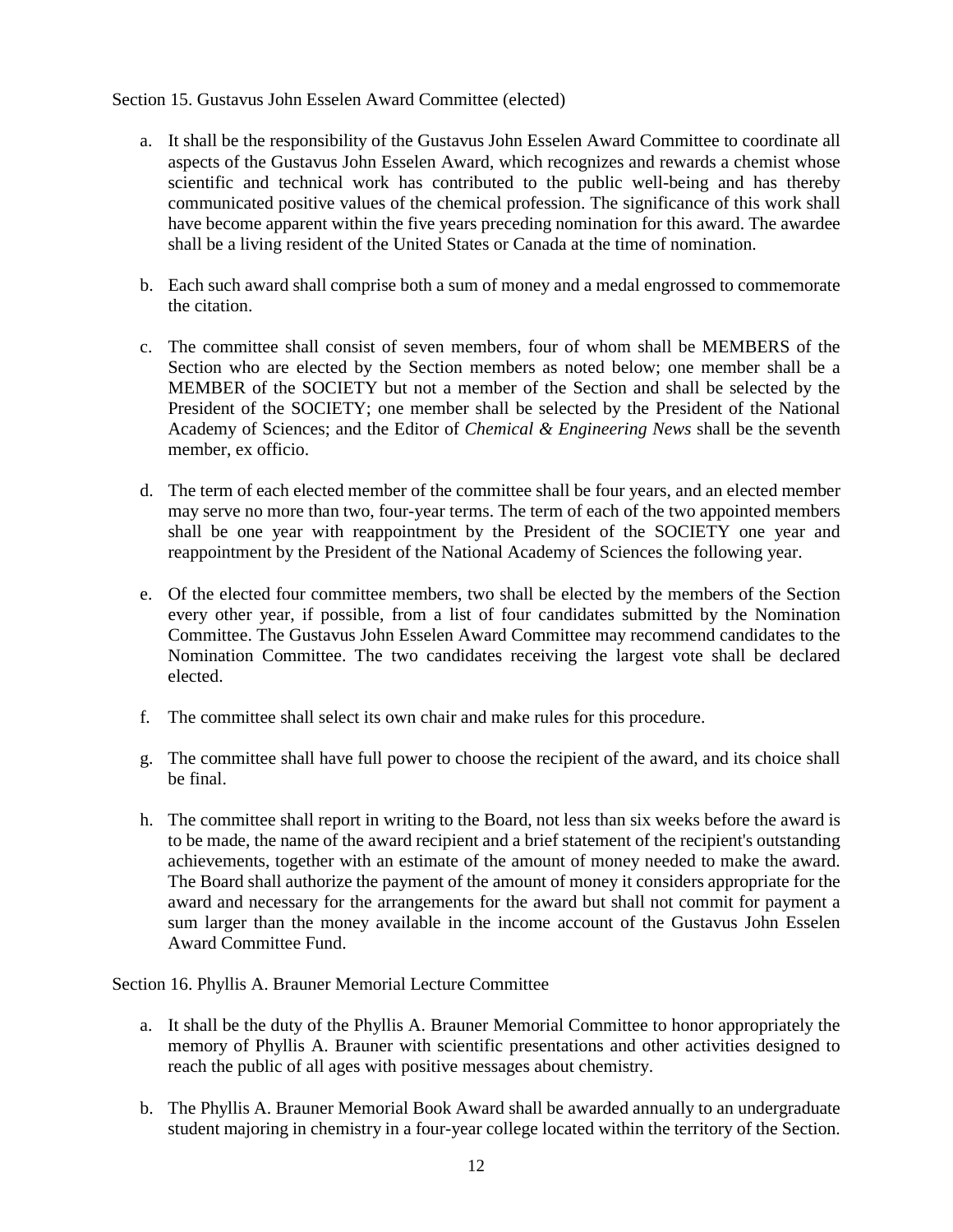The award shall consist of a book related to chemistry. It shall have a Phyllis A. Brauner Memorial Book Award bookplate affixed in the front of the book with the recipient's name and date. The Chemical Education Committee shall decide the cost of the book.

c. The awardee of the Phyllis A. Brauner Memorial Book Award shall be chosen by the members of the Chemical Education Committee, using any form of competition that the committee deems suitable.

Section 17. Arno Heyn Memorial Committee

- a. It shall be the duty of the Arno Heyn Memorial Committee to honor appropriately the memory of Arno Heyn with the Arno Heyn Book Prize, scientific presentations, and other activities designed to communicate the excitement and achievements of chemistry to the public.
- b. The Book Prize is a memorial to Arno Heyn, a distinguished, long-serving member of the Section. Arno Heyn occupied most of the offices of the Section at various times, but his most lasting contributions were made when he was the editor of the Section's Nucleus newsletter. Under his guidance, this publication became a highly regarded newsletter among those published by Sections of the SOCIETY.
- c. The prize is awarded annually to a person or persons deemed to have made the most important contributions to publications of the Section. The awardee is chosen by the committee, which is chaired by the chair of the Publications Committee. Other committee members include the editor of the Nucleus, two members of the Board appointed by the Chair, the chair of the Awards Committee, and the current Section Chair, ex officio. The awardee shall be asked to choose a book that will have long time meaning and value to her/him, and that book shall be the Book Prize. A bookplate mounted inside the book cover honors both the award recipient and the memory of Arno Heyn. Presentation of the award takes place at the November meeting of the Section.

## **BYLAW IX Groups and Subsections**

Section l. In accordance with the Standing Rules of the SOCIETY, the Section may organize within itself one or more units, known as Groups or Subsections. At least 30 interested individuals, who shall be members of the Section, may petition the Board to form a Group or Subsection, which may be granted by the Board. Upon receipt of permission, the petitioners shall promptly prepare a set of bylaws for the Group or Subsection and submit the same for approval by the Board. If the bylaws are approved within one year from the date of the approval of the petition, the Group or Subsection shall be declared established.

Section 2. The activities of each Group or Subsection shall be reviewed at least once every ten years by a committee appointed by the Chair. Upon receipt of the report of the committee, the Board will vote on the continuance of the Group or Subsection.

Section 3. Nothing in the bylaws of a Group or Subsection shall be in conflict with the bylaws of the Section or with the Standing Rules of the SOCIETY.

Section 4. Any changes in the bylaws of a Group or Subsection shall be subject to the approval of the Board.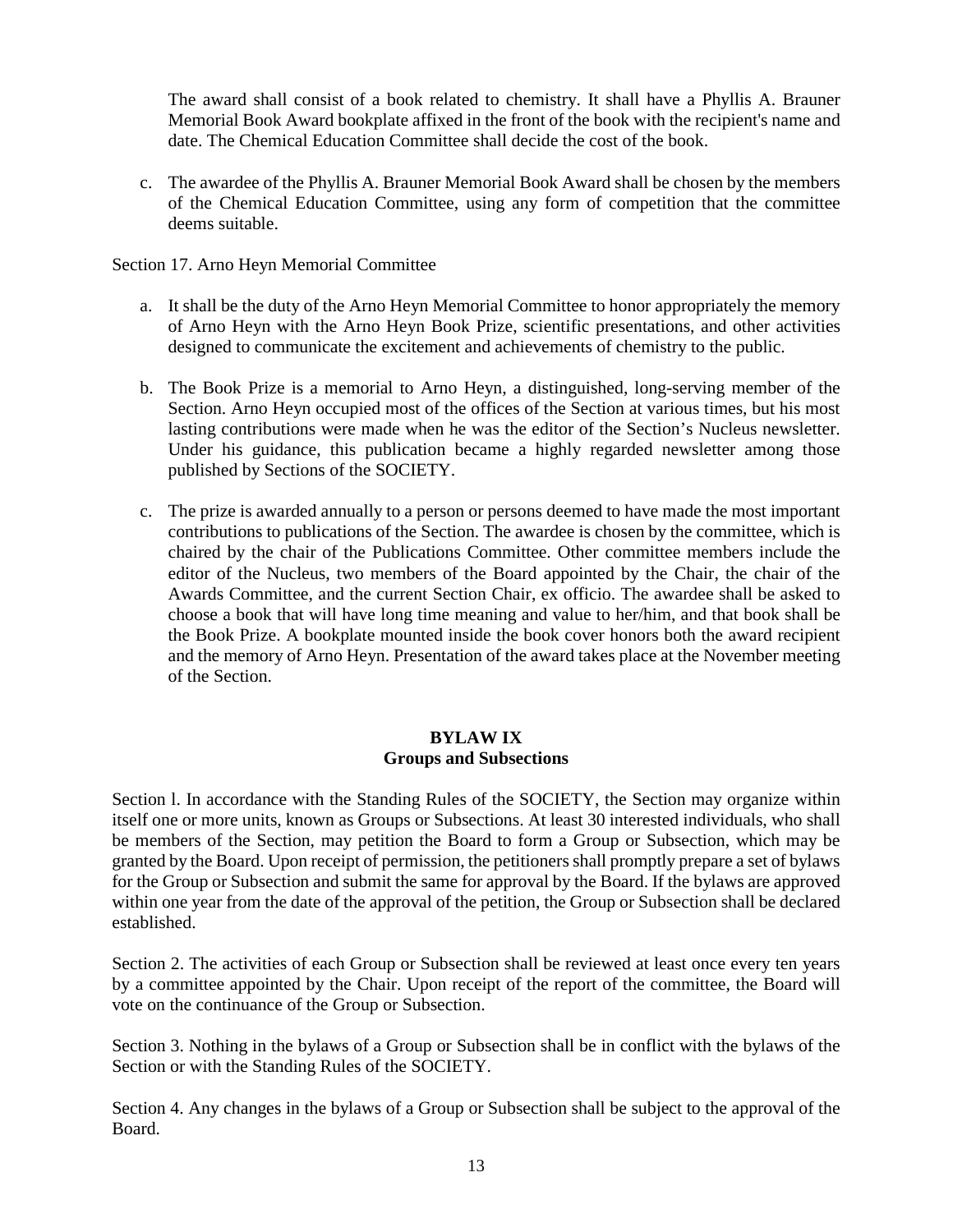Section 5. The rolls of Groups or Subsections shall be limited to the members, Society Affiliates, and Local Section Affiliates of the Section, with the majority being members of the Section. Society Affiliates and Local Section Affiliates may not vote or hold office in any Group or Subsection.

Section 6. The Groups or Subsections shall be financially self-sustaining except that suitable grants for specific purposes may be made by the Board or the SOCIETY.

Section 7. Programs for the Group or Subsection meetings shall be arranged by the Group or Subsection subject to the approval of the Board. Any Group or Subsection program shall be open to members, Society Affiliates, and Local Section Affiliates of the Section.

Section 8. Meetings of any Group or Subsection may be held at such time and place as may be designated by the Group or Subsection subject to the approval of the Board.

Section 9. The Board shall have authority to dissolve a Group or Subsection in the event that said Group or Subsection fails to conform to the bylaws of the Section or the Standing Rules of the **SOCIETY** 

# **BYLAW X Meetings**

Section 1. The Board shall designate the times and places of the Section's meetings as it finds necessary or desirable for the proper functioning of the Section. The Section shall hold at least one meeting annually to conduct governance business; however, this requirement may be modified by the Board.

Section 2. The Chair shall set the order of business for meetings of the Section to conduct governance business. The order of business may be suspended by a majority vote of the members present.

Section 3. The Section may hold special meetings to conduct governance business upon the written request of a majority of the Board or upon the written request of 15 members of the Section. To be valid, such request shall be received by the Secretary at least ten days before the date requested for the meeting and shall state the exact nature of the business to be transacted. No other business shall transpire at such meetings.

Section 4. Meetings of the Board and meetings of the Section to conduct governance business, with the approval of the Board and Chair, may be held by means of electronic communications technology that permits those in attendance to read or hear the proceedings substantially concurrently with their occurrence, to vote on matters submitted, to pose questions, and to make comments.

Section 5. The Board shall meet upon due notice either at the call of the Chair or upon request of a majority of its members. A quorum for the Board meeting shall consist of a majority of the voting members of the Board. In the absence of a quorum, called meetings of the Board shall adjourn to a specific date. The meetings of the Board shall ordinarily be held monthly except during June, July and August. The Secretary shall send notice of meetings to each member of the Board at least one week prior to the date of said meeting, and the principal items of business to be presented shall be stated in the notice. The annual meeting of the Board shall be held during the 3l days immediately following the close of the fiscal year of the Section, the exact date to be set at the November meeting of the Board. The date and time of the annual of the Board meeting shall be announced at the December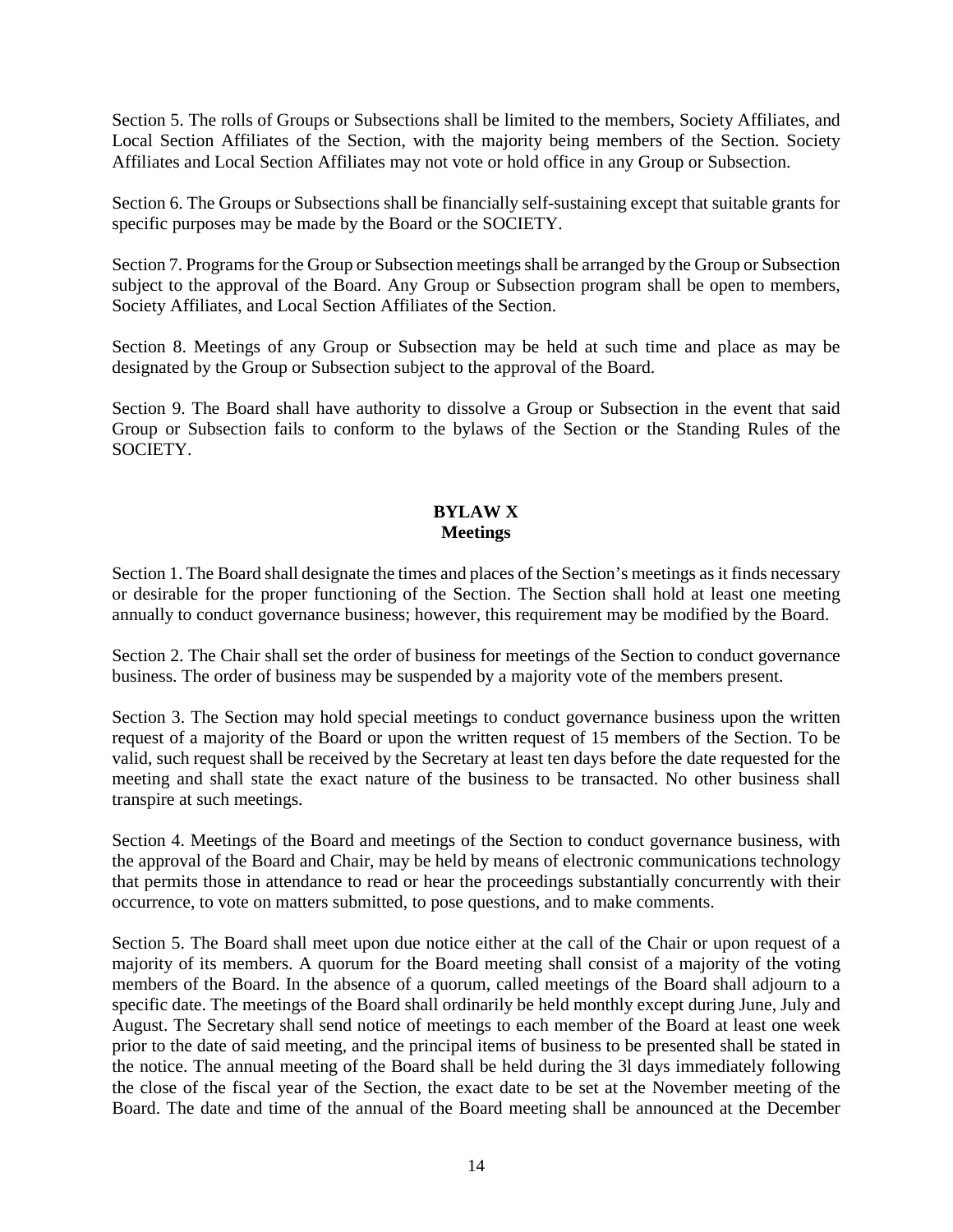meeting of the Section. This meeting of the Board shall be open to all members of the Section, who shall be notified at least one month prior to the date of said meeting.

Section 6. Due notice of the Section's meetings, not including committee meetings, shall be sent to each member and affiliate of the Section. A quorum for the transaction of governance business at such a Section meeting shall consist of 50 members of the Section. No governance business shall be conducted in the absence of a quorum.

Section 7. The fee for registration at any special meeting shall be decided by the Board.

Section 8. The most recent edition of *Robert's Rules of Order Newly Revised* shall be the parliamentary authority for all matters not covered in these bylaws or in the governing documents of the SOCIETY.

# **BYLAW XI Finances**

Section 1.

- a. Members of the Section may be assessed voluntary Local Section dues in an amount set by the Board. The Board shall have the option to waive or discount dues for STUDENT MEMBERS and for others as provided in the SOCIETY's Standing Rules for waived or discounted dues.
- b. Society Affiliates may be assessed annual dues in an amount set by the Board.
- c. The annual dues of Local Section Affiliates shall be determined by the Board in accordance with the Constitution and Bylaws of the SOCIETY, and as mentioned elsewhere in these bylaws.

Section 2. The Section may raise or collect funds to be expended for local purposes and may have the entire management and control of such funds insofar as such management and control shall not conflict with any provision of these bylaws or with the Bylaws or Standing Rules of the SOCIETY.

Section 3. The Section may receive donations or bequests made to it and may expend or invest the same on behalf of the Section. Such expenditures or investments shall be made by the Treasurer of the Section upon authorization by the Board.

Section 4. An annual audit of the books of the Treasurer and of any other transactions regarding the Section's funds shall be conducted by two or more disinterested members or individuals, appointed by the October Meeting of the Board. The audit report shall be submitted to the Board by January 31.

Section 5. Permanent Trust Fund and other Trust Funds

a. The Section shall maintain a Permanent Trust Fund to which additions may be made by contribution, bequest, or otherwise. The principal of this fund, with all additions, may be merged with securities of other trust funds, and invested as a single fund, in which event divisions into, between, or among the several funds may be made by appropriate entries on books of account, and at any time divisions into segregated funds may be made by appropriating and setting aside specific securities or other property at a fair valuation determined by vote of the Board. This determination by the Board shall be final and conclusive.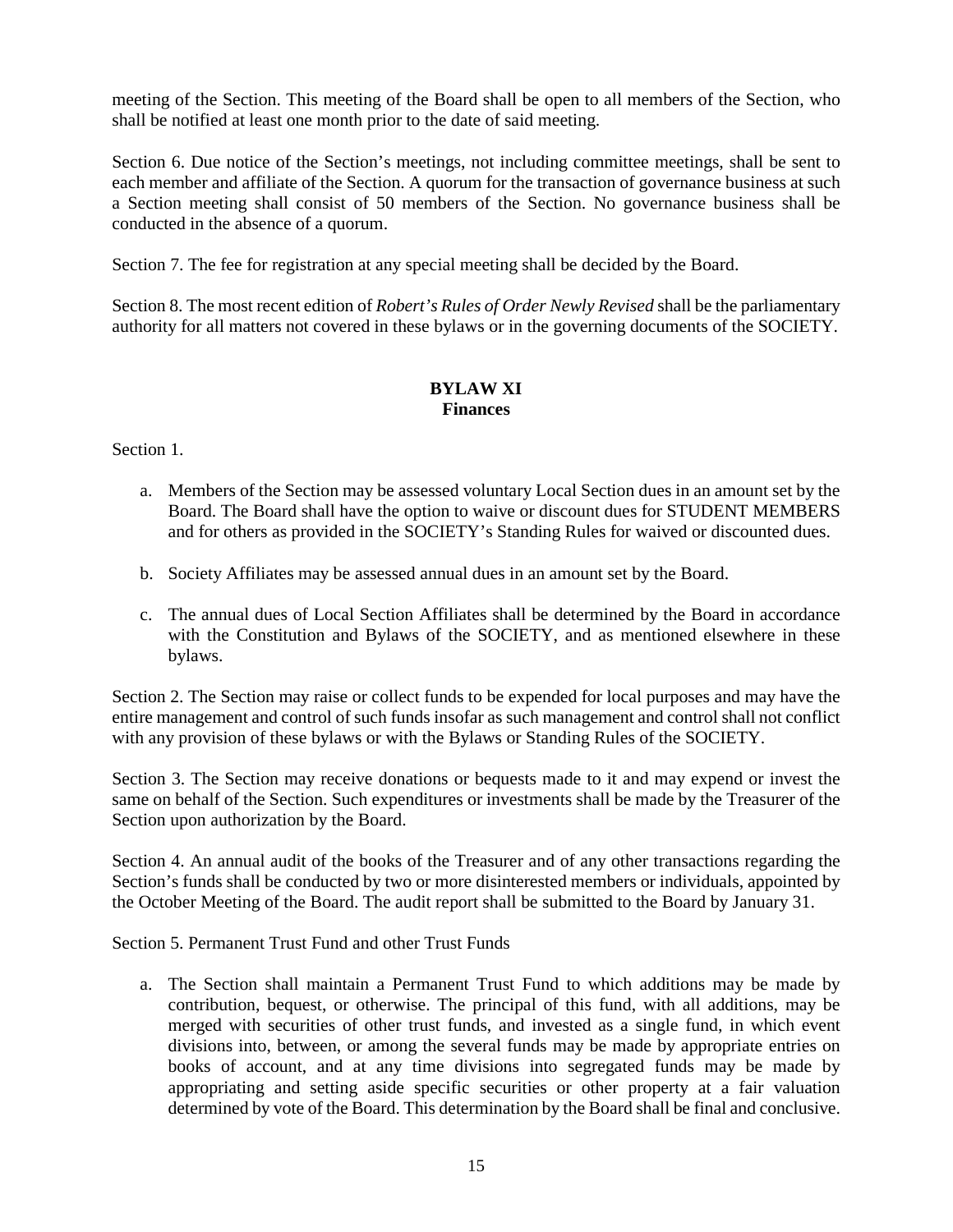b. The income only of said Permanent Trust Fund may be expended for such purposes as the Board may authorize.

Section 6. Theodore William Richards Fund

- a. The Section shall from time to time award a medal to be known as the Theodore William Richards Medal.
- b. The Section shall maintain a trust fund called the Richards Fund to which additions may be made by contribution, bequest, or otherwise. The principal of the fund, with all additions, may be merged with securities of other trust funds, and invested as a single fund, in which event divisions into, between, or among the several funds may be made by appropriate entries on books of account and at any time divisions into segregated funds may be made by appropriating and setting aside specific securities or property at a fair valuation determined by vote of the Board. This determination by the Board shall be final and conclusive.
- c. The income only of the Richards Fund may be expended for the cost of the medal and the expenses of the award as authorized by the Board, and only for such purposes as will appropriately help to perpetuate the memory of Theodore William Richards.

Section 7. The James Flack Norris Fund

- a. The Section shall from time to time make an award to be known as the James Flack Norris Award.
- b. The Section shall maintain a trust fund called the Norris Award Fund to which additions may be made by contributions, bequest, or otherwise. The principal of this fund, with all additions, may be merged with securities of other trust funds and invested in a single fund, in which event divisions into, between, or among the several funds may be made by appropriate entries on books of account and at any time divisions into segregated funds may be made by appropriating and setting aside specific securities or property at a fair valuation determined by vote of the Board. This determination by the Board shall be final and conclusive.
- c. The income only of the Norris Award Fund may be expended as authorized by the Board and only for such purposes as will appropriately help to perpetuate the memory of James Flack Norris.

Section 8. The Henry A. Hill Fund

- a. The Section shall maintain a trust fund called The Henry A. Hill Fund, to which additions may be made by contributions, bequest, or otherwise. The principal of this fund, with all additions, may be merged with securities of other trust funds and invested in a single fund, in which event divisions into, between, or among the several funds may be made by appropriate entries on books of account, and at any time, divisions into segregated funds may be made by appropriating and setting aside specific securities or property at a fair valuation determined by vote of the Board. This determination by the Board shall be final and conclusive.
- b. The income only of the Henry A. Hill Fund may be expended as authorized by the Board and only for such purposes as will appropriately help to perpetuate the memory of Henry A. Hill.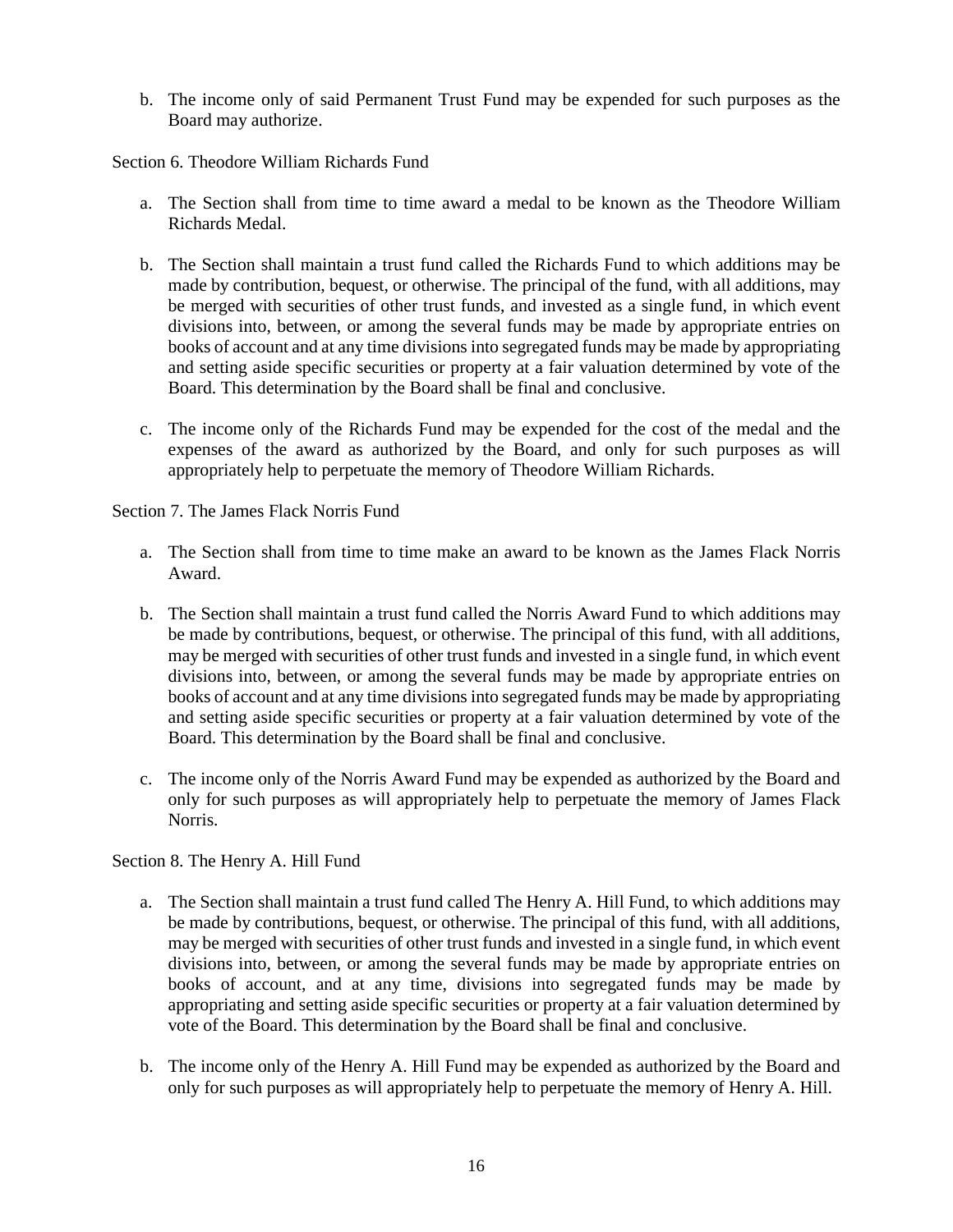Section 9. The Gustavus John Esselen Fund

- a. The Section shall from time to time make an award to be known as the Gustavus John Esselen Award.
- b. The Section shall maintain a trust fund called the Esselen Award Fund to which additions may be made by contributions, bequest, or otherwise.
- c. The income only of the Esselen Award Fund may be expended as authorized by the Board and only for such purposes as will appropriately help to perpetuate the memory of Gustavus John Esselen.

Section 10. The Phyllis A. Brauner Fund

- a. The Section shall maintain a trust fund called the Phyllis A. Brauner Memorial Fund to which additions may be made by contributions, bequest, or otherwise. The principal of this fund, with all additions, may be merged with securities of other trust funds and invested in a single fund, in which event divisions into, between, or among the several funds may be made by appropriate entries on books of account, and at any time divisions into segregated funds may be made by appropriating and setting aside specific securities or property at a fair valuation determined by vote of the Board. This determination by the Board shall be final and conclusive.
- b. The income only of the Phyllis A. Brauner Memorial Fund may be expended as authorized by the Board and only for such purposes as will appropriately help to perpetuate the memory of Phyllis A. Brauner.
- c. From donations, bequests, or income, the Chemical Education Committee shall contribute money annually to its annual award. If sufficient funds become available, more than one award may be made in a given year.

Section 11. The Publications Trust Fund

- a. The Section shall maintain a trust fund called the Publications Trust Fund. The purpose of this fund shall be the promotion of publication activities of the Section.
- b. The general method of accumulation of the Publications Trust Fund shall be as follows: at the close of each fiscal year of the Section any surplus or profit resulting from activities under the jurisdiction of the Board of Publications, which in the judgment of the Board will not be required for immediate operating expenses, shall be transferred to the Publications Trust Fund. Additions to this fund also may be made by contribution, bequest, or otherwise. The principal of this fund, with all additions, may be merged with securities of other trust funds and invested as a single fund, in which event divisions into, between or among the several funds may be made by appropriate entries on books of account and at any time divisions into segregated funds may be made by appropriating and setting aside securities or property at a fair valuation determined by vote of the Board. This determination by the Board shall be final and conclusive.
- c. The income of the Publications Trust Fund may be expended upon recommendation of the Board of Publications with the approval of the Board.
- d. No withdrawals from the principal of the Publications Trust Fund shall be made except upon recommendations of the Board of Publications and with the approval of the Board.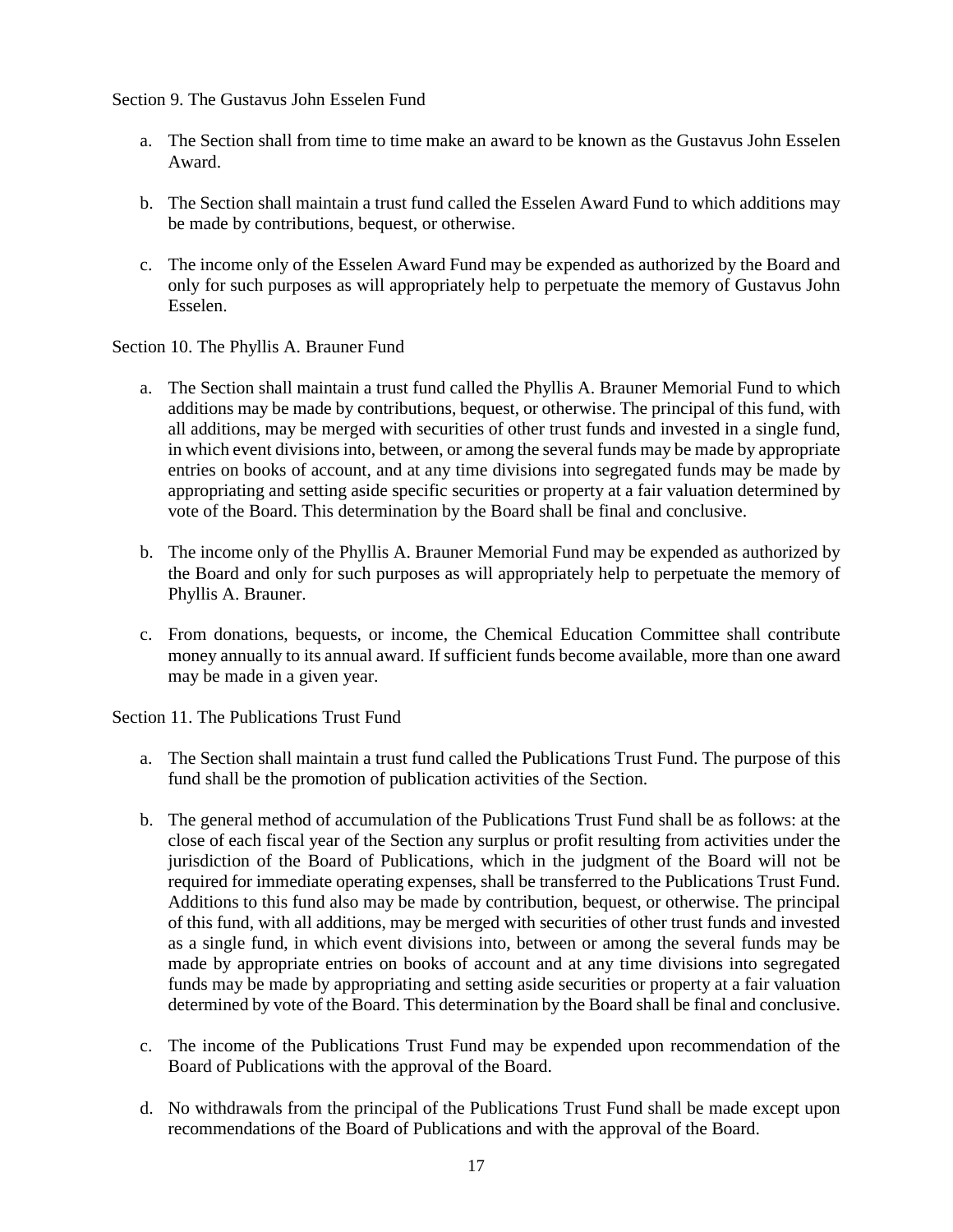## **BYLAW XII Affiliation with Other Technical Organizations**

Section 1. The Section may affiliate with other technical organizations operating within the territory of the Section provided that such affiliation does not contravene the Charter, Constitution, Bylaws, Standing Rules, or Regulations of the SOCIETY. Such affiliation must be approved by the Board, by confirmation by the Council Committee on Constitution and Bylaws, and in compliance with the specific requirements of the Bylaws of the SOCIETY.

Section 2. The affiliation with the technical organization shall become effective upon authorization by the Board, by the Council Committee on Local Section Activities, and by confirmation by the Council Committee on Constitution and Bylaws.

Section 3. The Board may terminate the affiliation with any technical organization by notifying, in writing, the governing body of the technical organization. The technical organization may terminate the affiliation upon written notice to the Board. Affiliations shall terminate after five years unless reauthorized by the Board. The term of each subsequent reauthorization shall not exceed five years.

# **BYLAW XIII Amendments**

Section 1. A petition to amend the bylaws may be initiated by the Board or by a petition signed by at least 20 members of the Section. If the proposed amendment is approved by the Board, if practical, it shall be submitted to the SOCIETY's Committee on Constitution and Bylaws for review.

Section 2. The Board will then incorporate all the required changes and either accept or reject any recommended changes that are suggested by the Committee on Constitution and Bylaws. The revised bylaws shall then be submitted to the Section members for adoption. This may be accomplished at a business meeting of the Section provided that a minimum of four weeks' prior notice is given to the Section members.

Section 3. If a proposed amendment is not approved by the Board and if the petition is signed by at least 20 members of the Section, if practical, it shall be submitted to the SOCIETY's Committee on Constitution and Bylaws for review before being distributed to the members of the Section.

Section 4. At least two-thirds (2/3) of the votes cast shall be required to approve the amendment. This may be done at a business meeting of the Section provided a quorum is present. Alternatively, or failing the presence of a quorum, the vote may be taken by a ballot distributed to all members of the Section. At least two-thirds (2/3) of the valid ballots returned must be affirmative for adoption.

Section 5. The Secretary shall distribute to the Section members the outcome of the vote regarding the amendment(s) and within one month shall meet all requirements for submitting the results to the Committee on Constitution and Bylaws.

Section 6. Amendments to these bylaws, after adoption by the Section, shall become effective upon approval by the Committee on Constitution and Bylaws, acting for the Council of the SOCIETY, unless a later date is specified.